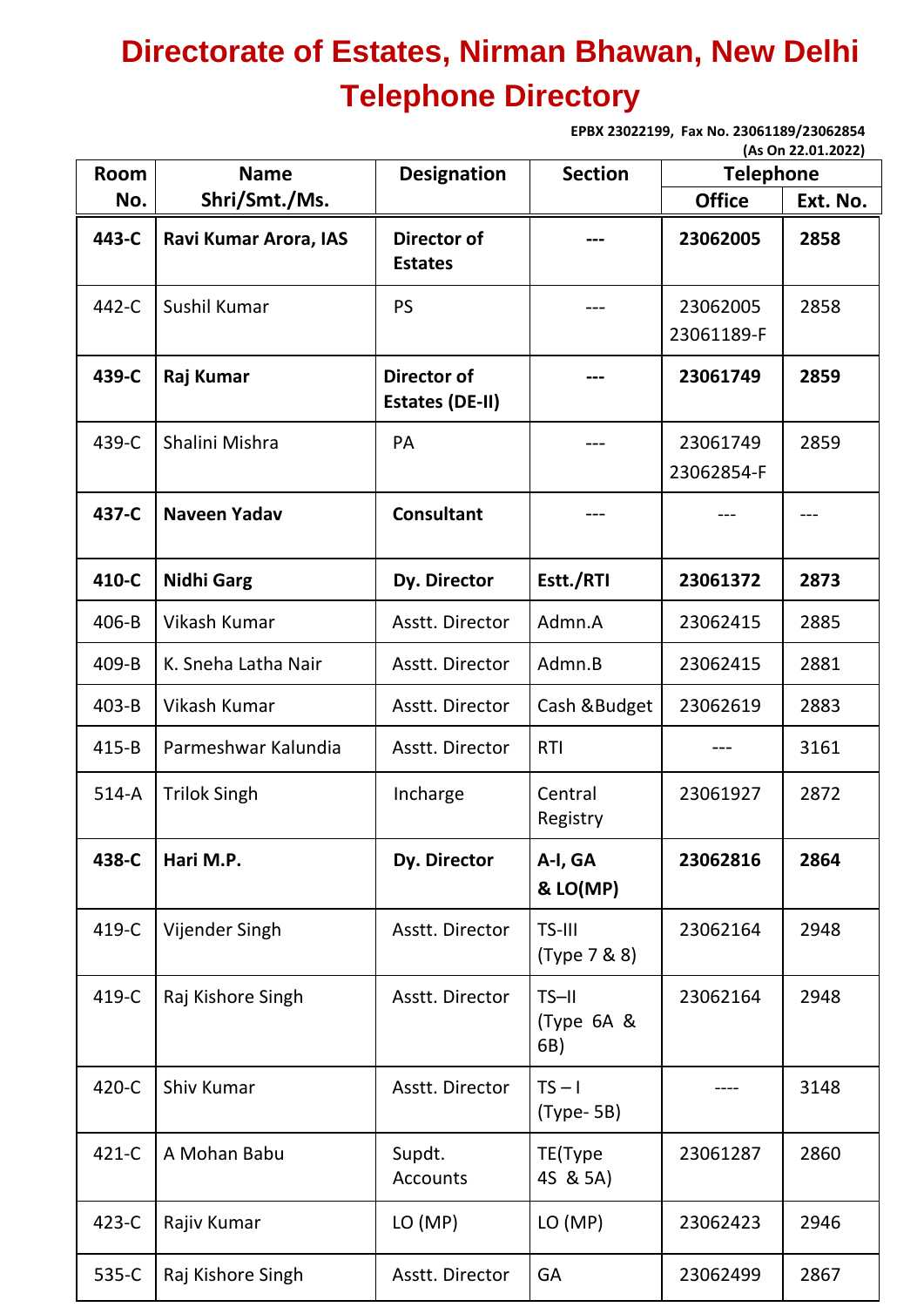| $521-C$   | Raju Dhakate                    | Incharge                                | Stationary<br><b>Store</b> |          | 2980         |
|-----------|---------------------------------|-----------------------------------------|----------------------------|----------|--------------|
| 540-C     | Dr. D.V. Rao                    | Dy. Director &<br><b>Estate Officer</b> | Litigation                 | 23063004 | 2410         |
| 539-C     | Shyam Sunder Lal                | <b>Estate Officer</b>                   | Litigation                 | 23061668 | 2409<br>2884 |
| 513-C     | Raj Kapoor                      | <b>Estate Officer</b>                   | Litigation                 | ---      | 2959         |
| 537-C     | Harvesh Kumar                   | <b>Estate Officer</b>                   | Litigation                 |          |              |
| 510-C     | Harvesh Kumar                   | Asstt. Director                         | Litigation                 |          |              |
| $501 - B$ | <b>Ashok Kumar</b>              | Asstt. Director                         | Litigation-I               | 23063745 | 2863         |
| $401 - B$ | <b>Dinesh Kumar</b><br>Lakhumna | Dy. Director                            | $A-II$                     | 23063425 | 3151         |
| $513 - B$ | M.C. Nautiyal                   | Asstt. Director                         | $Type-I(A)$                |          | 2887         |
| $513 - B$ | Pushpa Pandey                   | Asstt. Director                         | $Type-I(B)$                |          | 3137         |
| $513 - B$ | Saleem Ahmed                    | Asstt. Director                         | <b>RDV Cell</b>            |          | 2906         |
| 504-C     | D.K. Sharma                     | Asstt. Director                         | $Type-II(A)$               |          | 2899         |
| 504-C     | Usha Rani Wadhwa                | Asstt.<br>Director(A/Cs)                | $Type-II(B)$               |          | 2907         |
| 504-C     | Indu Bharti                     | Asstt. Director                         | Type-II(C)                 |          | 2950         |
| 504-C     | Anurag Devgan                   | Asstt. Director                         | $Type-II(D)$               |          | 2956         |
| $414 - B$ | <b>B.L. Gupta</b>               | Asstt. Director                         | $Type-III(A)$              |          | 2961         |
| 414-B     | Subhash Chutia                  | Asstt. Director                         | $Type-III(B)$              |          | 2879         |
| $414 - B$ | Manmohan<br>Singh Bisht         | Asstt. Director                         | $Type-III(C)$              |          | 3147         |
| $413 - B$ | <b>B.C. Shiv Kumar</b>          | Asstt. Director                         | $Type-IV(A)$               |          | 2871         |
| $413 - B$ | Rashi Kumari                    | Asstt. Director                         | $Type-IV(B)$               |          | 2953         |
| $503-C$   | Vinod Kumar                     | Supdt.<br><b>Accounts</b>               | A-II (Coord.)              |          | 2951         |
| 412-C     | <b>Manik Chandra</b><br>Sonowal | Dy. Director                            | <b>Policy</b>              | 23062505 | 2957         |
| 404-C     | Rajesh Kumar                    | Asstt. Director                         | Policy-I                   | 23061354 | 2947         |
| 404-C     | Binay Kumar Malangia            | Asstt. Director                         | Policy-II                  | 23061354 | 2888         |
| 404-C     | L. Haokip                       | Asstt. Director                         | Policy-III                 | 23061354 | 2893         |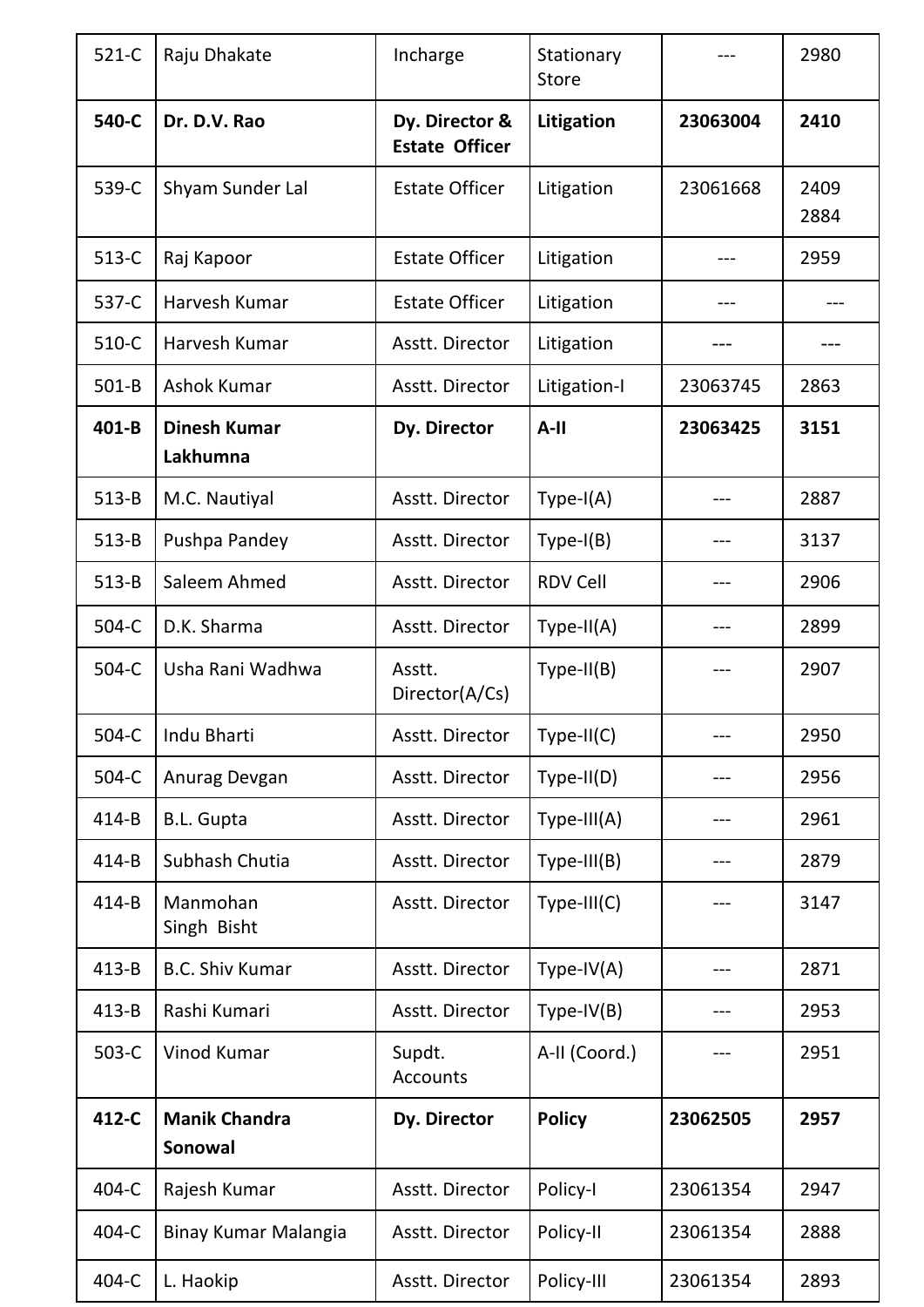| 541-C                           | Rajesh Kumar         | Dy. Director                   | <b>Subletting</b>                                                      | 23061893 | 2967         |
|---------------------------------|----------------------|--------------------------------|------------------------------------------------------------------------|----------|--------------|
| 506-C                           | S.K. Sammadar        | Supdt.A/Cs                     | Subletting                                                             | $---$    | 2897         |
| 542-C                           | Rajeev Ranjan        | Dy. Director                   | DD (CDN) &<br><b>V&amp;C</b>                                           | 23061111 | 2973         |
| 403-C                           | V. C. Chamoli        | Asstt. Director                | <b>CDN-I</b>                                                           | 23061191 | 2949         |
| 403-C                           | Suresh Kumar         | Asstt. Director                | <b>CDN-II</b>                                                          | 23061191 | 2900         |
| 520-C                           | Gurjeet Kaur         | Asstt. Director                | V&C                                                                    | 23062478 | 2894         |
| 538-C                           | <b>Kiran Pal</b>     | Dy. Director                   | 0 & M                                                                  | 23061021 | 3146         |
| 403-C                           | Dhiraj Kumar         | Asstt. Director                | Office &<br>Market                                                     | 23061191 | 2870<br>2861 |
| 413-C                           | <b>Vijay Andley</b>  | Dy. Director                   | Computer                                                               | 23062543 | 2875         |
| $412 - B$                       | Seema Rani           | Asstt. Director                | Computer<br>Cell                                                       | 23061388 |              |
| 07 GF                           | Gyan Prakash         | Asstt. Director                | <b>IFC</b>                                                             | 23061319 | 2890         |
| 413-C                           | <b>Vijay Andley</b>  | Dy. Director                   | <b>Regions</b>                                                         | 23062543 | 2971         |
| 404-C                           | Seema Rani           | Asstt. Director                | Regions                                                                | 23062231 | 2865         |
|                                 | 411-C   Sanjay Kumar | Dy. Director                   | Rent                                                                   | 23061202 | 2874         |
| $515 - B$                       | <b>B.S.Chauhan</b>   | Supdt.<br><b>Accounts</b>      | Rent<br><b>Recovery Cell</b><br>& RMC Cell<br>(Type I-IV)              |          |              |
| 602<br>Parl.<br>Anne<br>xe      | Jagannath Prasad     | Asstt. Director                | Rent<br>Parliament                                                     | 23011666 |              |
| 538-C                           | <b>Kiran Pal</b>     | Dy. Director                   | Hostel &<br><b>Guest</b><br>House/Tourin<br>g Officer<br><b>Hostel</b> | 23061021 | 3146         |
| 422-C                           | P.L. Meena           | Asstt.<br>Director(A/Cs)       | Hostel                                                                 | 23062278 | 2902         |
| F-209,<br>C.R.<br><b>Hostel</b> | Vacant               | <b>Chief</b><br>Superintendent | <b>F</b> Block<br><b>Curzon</b><br>Road                                | 23389775 |              |